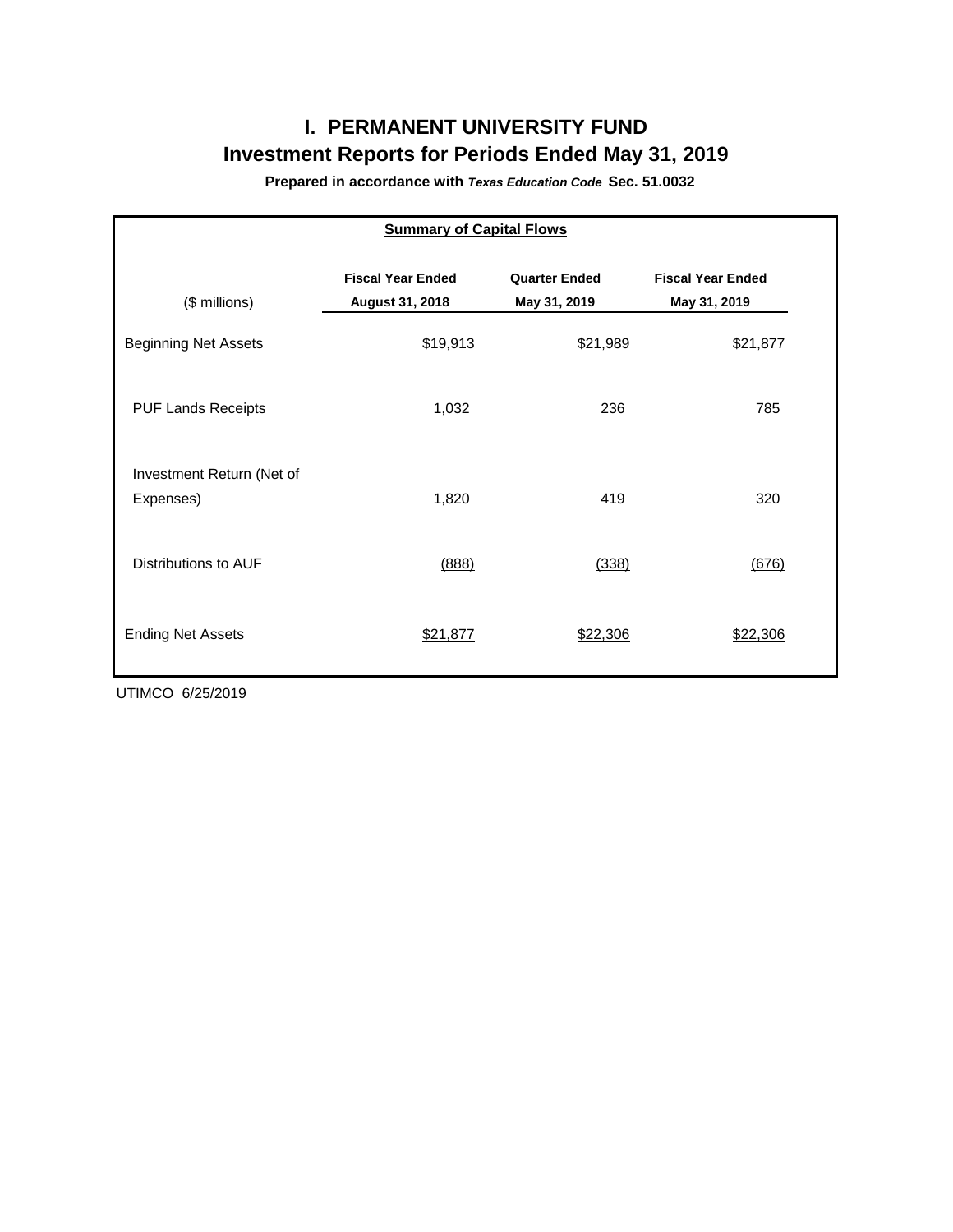## **II. GENERAL ENDOWMENT FUND Investment Reports for Periods Ended May 31, 2019**

**Prepared in accordance with** *Texas Education Code* **Sec. 51.0032**

| <b>Summary of Capital Flows</b> |                                             |                                      |                                          |  |  |  |  |  |  |  |
|---------------------------------|---------------------------------------------|--------------------------------------|------------------------------------------|--|--|--|--|--|--|--|
| (\$ millions)                   | <b>Fiscal Year Ended</b><br>August 31, 2018 | <b>Quarter Ended</b><br>May 31, 2019 | <b>Fiscal Year Ended</b><br>May 31, 2019 |  |  |  |  |  |  |  |
| <b>Beginning Net Assets</b>     | \$9,369                                     | \$11,173                             | \$10,419                                 |  |  |  |  |  |  |  |
| Contributions                   | 578                                         | 605                                  | 1,648                                    |  |  |  |  |  |  |  |
| Withdrawals                     | (8)                                         |                                      | (1)                                      |  |  |  |  |  |  |  |
| <b>Distributions</b>            | (448)                                       | (136)                                | (387)                                    |  |  |  |  |  |  |  |
| Investment Return (Net of       |                                             |                                      |                                          |  |  |  |  |  |  |  |
| Expenses)                       | 928                                         | 232                                  | <u>195</u>                               |  |  |  |  |  |  |  |
| <b>Ending Net Assets</b>        | \$10,419                                    | \$11,874                             | \$11,874                                 |  |  |  |  |  |  |  |

UTIMCO 7/2/2019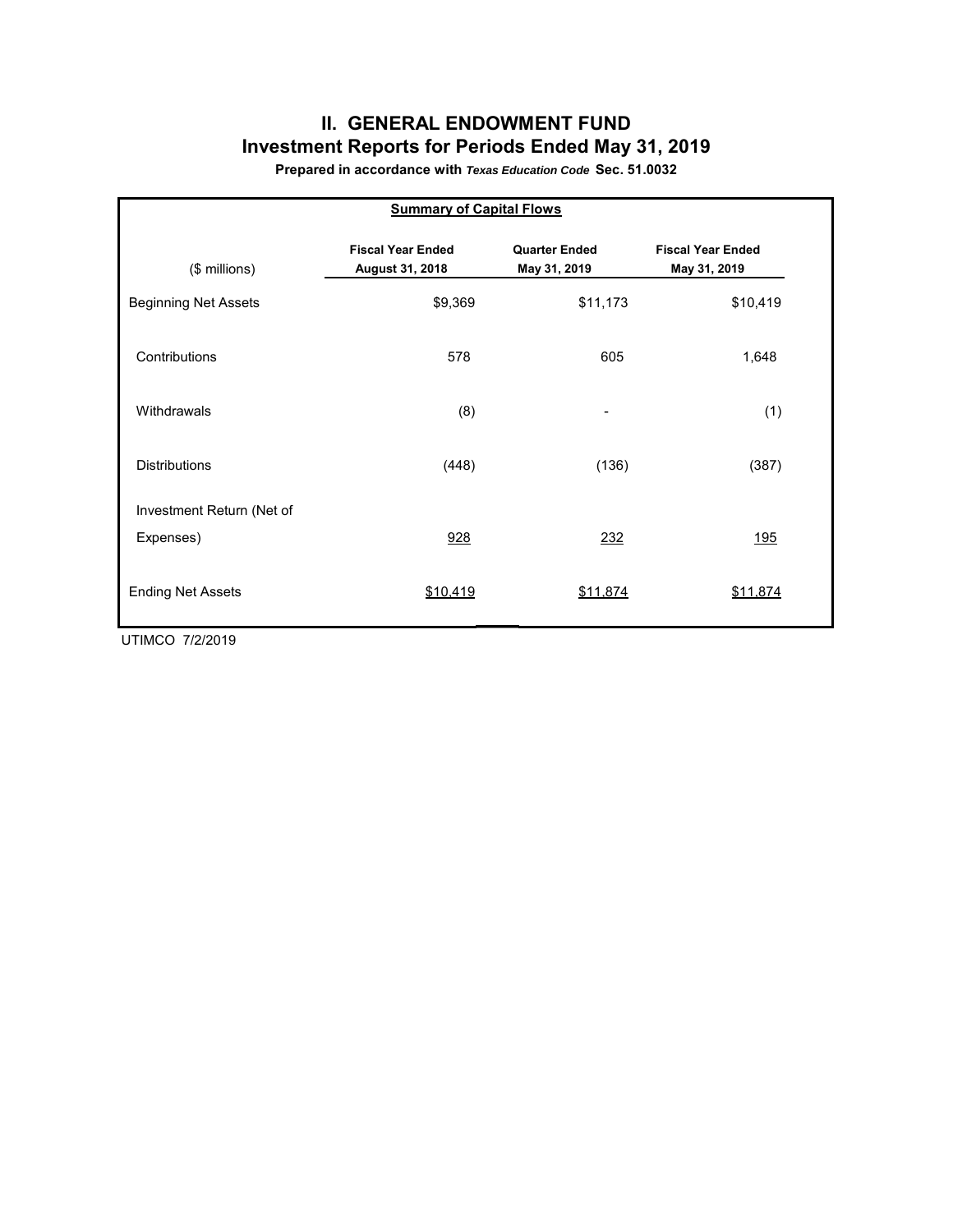## **III. INTERMEDIATE TERM FUND Investment Reports for Periods Ended May 31, 2019**

**Prepared in accordance with** *Texas Education Code* **Sec. 51.0032**

| <b>Summary of Capital Flows</b> |                                             |                                      |                                          |  |  |  |  |  |  |  |
|---------------------------------|---------------------------------------------|--------------------------------------|------------------------------------------|--|--|--|--|--|--|--|
| (\$ millions)                   | <b>Fiscal Year Ended</b><br>August 31, 2018 | <b>Quarter Ended</b><br>May 31, 2019 | <b>Fiscal Year Ended</b><br>May 31, 2019 |  |  |  |  |  |  |  |
| <b>Beginning Net Assets</b>     | \$9,075                                     | \$9,587                              | \$9,935                                  |  |  |  |  |  |  |  |
| Contributions                   | 1,323                                       | 172                                  | 455                                      |  |  |  |  |  |  |  |
| Withdrawals                     | (458)                                       | (519)                                | (1,098)                                  |  |  |  |  |  |  |  |
| <b>Distributions</b>            | (293)                                       | (70)                                 | (213)                                    |  |  |  |  |  |  |  |
| Investment Return (Net of       |                                             |                                      |                                          |  |  |  |  |  |  |  |
| Expenses)                       | 288                                         | 109                                  | 200                                      |  |  |  |  |  |  |  |
| <b>Ending Net Assets</b>        | \$9,935                                     | \$9,279                              | \$9,279                                  |  |  |  |  |  |  |  |

UTIMCO 6/19/2019